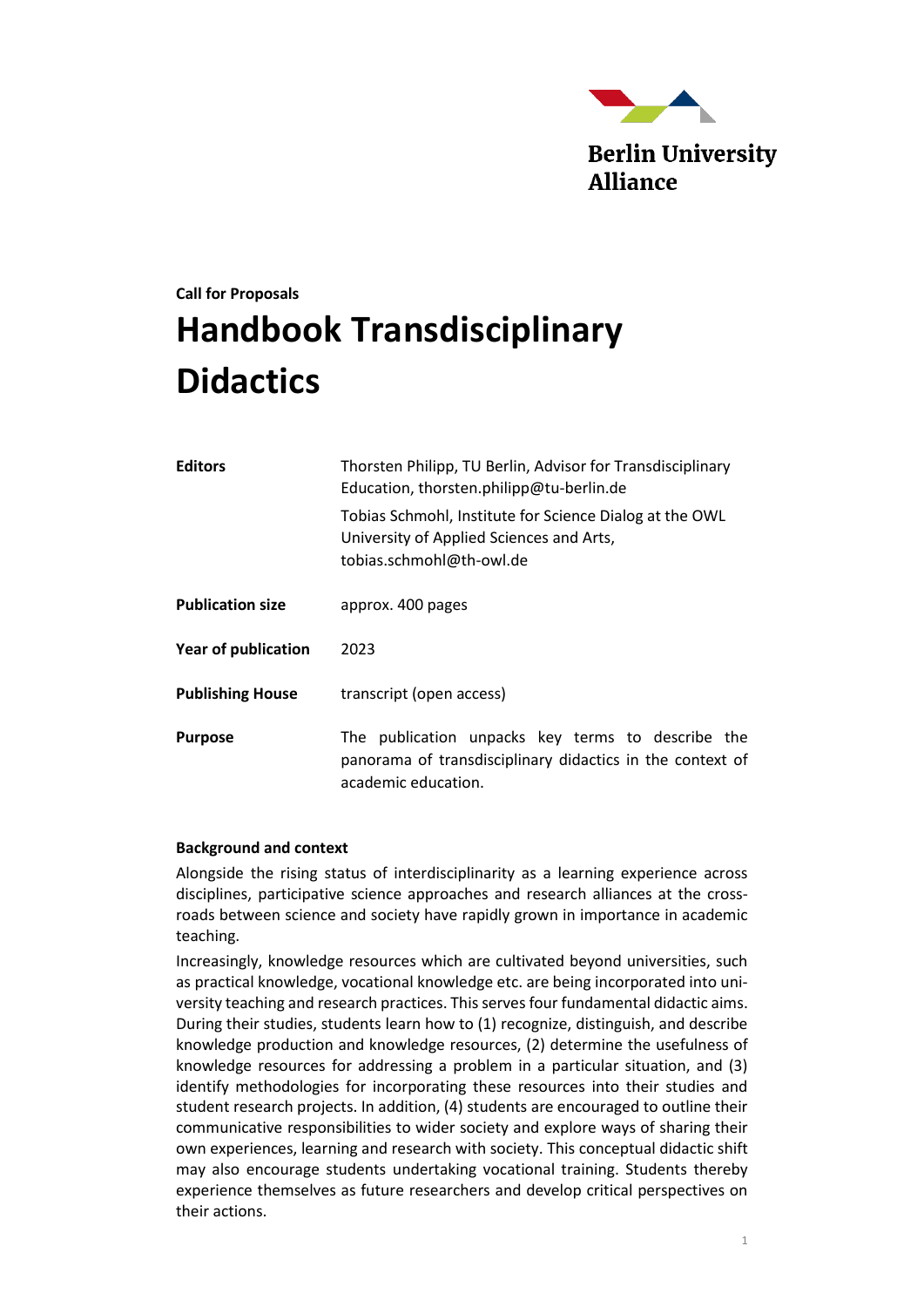The new open access publication will provide an encyclopedic reference guide to permit access to core concepts of transdisciplinary didactics, by explaining its *key terms.* The range of items includes (but is not limited to):

*Citizen Science, Co-Creation, Co-Leadership, Critical Transdisciplinarity, Culture of Change (Systemic Change), Digitality, Draft, Education for Sustainable Development, FabLab, Feedback Culture, Hackathon, Implicit Knowledge, Informal Learning, Integrative Research, Internship, Mode 2, Mutual Learning, Open Briefs, Open Source, Open Science, Participative Research, Popular Education Project-based Learning, Living Lab, Science Communication, Solutionism, Theatre Action Research, Third Mission, Transformative Science, University of Technology (Polytechnic), etc.* 

These and similar key words will be primarily discussed in their implications for transdisciplinarity and didactics.

# **Target group**

- ⎯ Students who are looking for a solid foundation for learning the key concepts in area of transdisciplinarity
- ⎯ University faculty who want to use transdisciplinary perspectives in their courses
- ⎯ Researchers who use scientific approaches to address issues of transdisciplinarity in the context of academic teaching and learning
- A general audience that seeks to understand the current changes in higher education
- ⎯ Representatives from economy, civil society, culture, politics; educators and vocational instructors; actors for societal change

## **Aims of the publication**

The publication attempts to give a structured explanation and breakdown of the various teaching perspectives on transdisciplinarity and transformative research, based on high-quality research articles. It is intended as an overview and reference work, particularly for students and newcomers to the topic. It enables a broad, interested public audience to access the complexity of the debate, and presents the current state of the theoretical discussion in an easily understandable manner. It also serves the following aims:

- 1. Make the case for transdisciplinary education practice while addressing concerns and reservations against participative teaching formats.
- 2. Develop a broad self-understanding of transformative research and teaching among researchers and students.
- 3. Promote a methodological framework for applying transdisciplinary perspectives in teaching (foundations, systematic approach, evaluability).
- 4. Provide reflective and illustrative examples of application and practice from multiple societal and academic fields.
- 5. Demonstrate the potential of transdisciplinary education methods to address current issues on a global scale *(grand challenges)*.